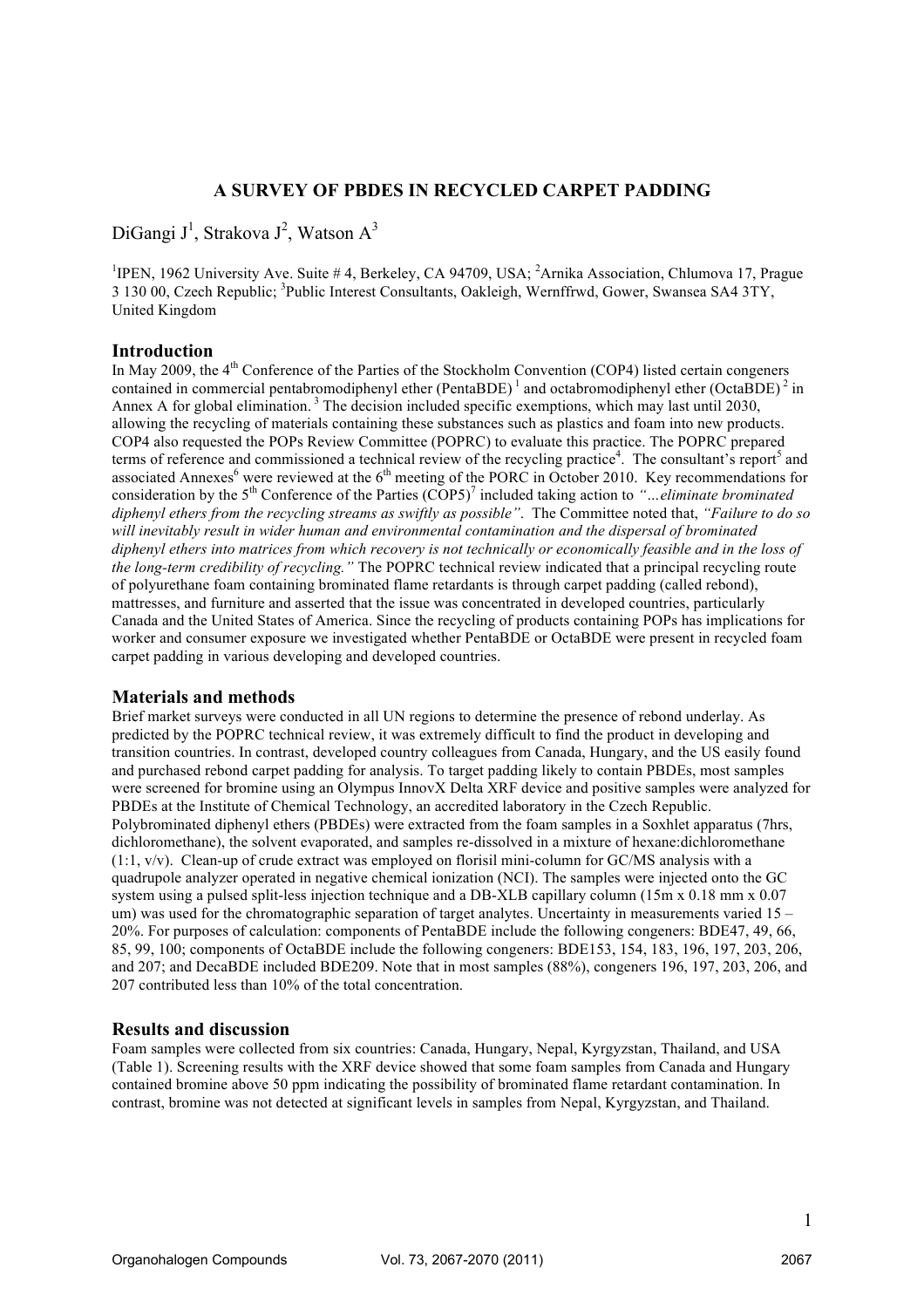Samples from the USA were not screened with the XRF device due to scheduling difficulties. Samples containing bromine by XRF screening were sent for laboratory testing for PBDEs along with samples purchased from five cities in the USA. All together, 26 samples from Canada, Hungary, and USA were analyzed in the laboratory using GC/MS for congeners corresponding to PentaBDE, OctaBDE, and DecaBDE.

| Country    | <b>City</b>                              |
|------------|------------------------------------------|
| Canada     | Ottawa, Toronto, Victoria, Winnipeg      |
| Hungary    | <b>Budapest</b>                          |
| Kyrgyzstan | <b>Bishkek</b>                           |
| Nepal      | Kathmandu                                |
| Thailand   | <b>Bangkok</b>                           |
| <b>USA</b> | Ithaca (NY), Schenectady (NY), Anchorage |
|            | (AK), Ann Arbor (MI), and Seattle (WA)   |

#### **Table 1. Origin of the samples**

Twenty-three samples contained at least one PBDE listed in the Stockholm Convention (88%). Three samples contained no PBDEs: Stainmaster from Toronto, Canada; Healthier Choice from Anchorage, USA; and Right Step 28/Mohawk in Ithaca USA. Different samples from the same manufacturer could contain widely varying amounts and types of PBDEs. For example Vitafoam produced recycled foam for sale in Canada with levels of PentaBDE that varied from 0 to 1052 ppm. In the USA, Legett and Carpenter produced recycled foam with levels of PentaBDE ranging from 1 to 1033 ppm.

The highest levels measured in the samples were for PentaBDE followed by OctaBDE and DecaBDE respectively. The highest PentaBDE levels were measured in Black Gold from Ottawa, Canada (1130 ppm), Vitafoam from Victoria, Canada (1052 ppm), and Leggett and Platt from Anchorage, Alaska (1033 ppm). The OctaBDE levels were measured in Eco Foam from Toronto, Canada (263 ppm), Eco Foam from Winnipeg, Canada (145 ppm), and Black Gold from Ottawa, Canada (86 ppm).

Table 2 shows that twenty samples contained PentaBDE (77%) with levels ranging from  $1 - 1130$  ppm. Thirteen samples (50%) contained PentaBDE levels above 50 ppm, the provisional low POPs content limit for PCBs and other original POPs listed in the Stockholm Convention.<sup>8</sup> Seventeen samples contained OctaBDE (65%) with levels ranging from 1 – 263 ppm. Seven samples (27%) contained OctaBDE levels above 50 ppm, the provisional low POPs content limit for PCBs and other original POPs listed in the Stockholm Convention.<sup>8</sup> DecaBDE was present in more samples, but at lower levels than PentaBDE and OctaBDE which ranged from 1  $-163$  ppm.

| <b>BDE</b> | No. samples<br>containing specific<br><b>BDE</b> | Range<br>(ppm) | No. samples<br>$>50$ ppm |
|------------|--------------------------------------------------|----------------|--------------------------|
| Penta      | 20(77%)                                          | $1 - 1130$     | 13 (50%)                 |
| )cta       | 17(65%)                                          | $1 - 263$      | 7 (27%)                  |
| )eca       | 23 (89%)                                         | $-166$         | $'23\%$ .                |

#### **Table 2. Summary of PBDE levels in recycled carpet padding foam samples**

In August 2010 the European Union (EU) adopted Commission regulation  $757/2010^9$  which updated the EU POPs regulations<sup>10</sup> with low POPs content limits for the POP PBDEs. The values included are:

Tetrabromodiphenyl ether 10mg/kg (ppm) Pentabromodiphenyl ether 10mg/kg (ppm)

Hexabromodiphenyl ether 10mg/kg (ppm)

Heptabromodiphenyl ether10mg/kg (ppm)

2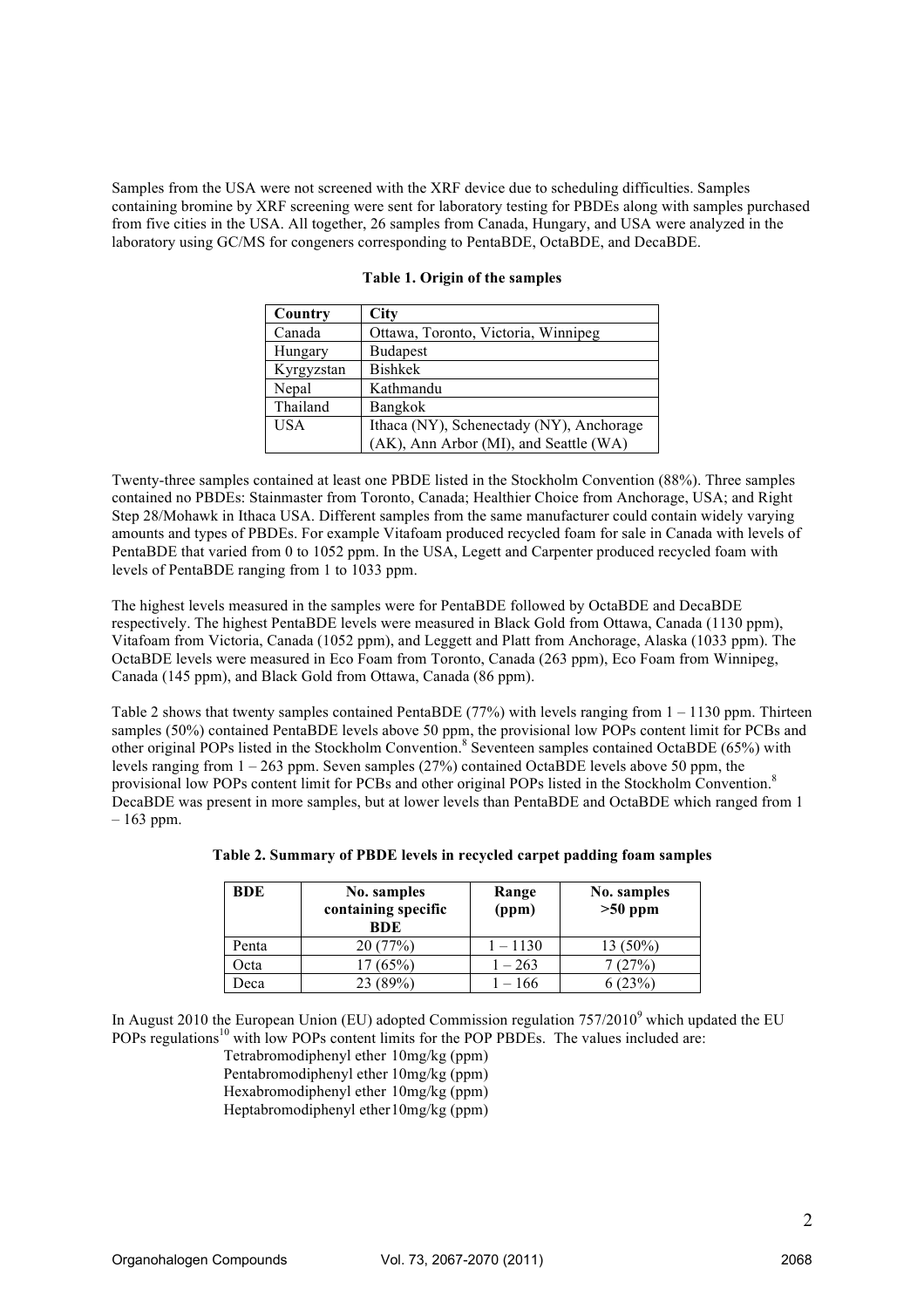While these levels appear more protective than those set previously for the original Stockholm POPs (50 mg/kg<sup>8</sup>) the levels for PBDEs are actually only marginally lower because the POPs were always supplied in technical mixtures.

Table 3 shows that 13 samples (50%) exceeded EU low POPs limits for both TetraBDE and PentaBDE, both components of the PentaBDE commercial mixture. Twelve samples (46%) exceeded EU low POPs limits for HexaBDE, a major component of the OctaBDE commercial mixture.

| <b>BDE</b> | No. samples<br>containing specific<br><b>BDE</b> | Range<br>(ppm) | No. samples<br>$>10$ ppm |
|------------|--------------------------------------------------|----------------|--------------------------|
| TetraBDE   | 19 (73%)                                         | $1 - 398$      | 13 (50%)                 |
| PentaBDE   | 19 (73%)                                         | $1 - 732$      | 13 (50%)                 |
| HexaBDE    | 14 (54%)                                         | 1 - 81         | 12 (46%)                 |
| HeptaBDE   | 10 (38%)                                         | $-5$           | $0(0\%)$                 |

### **Table 3. Summary of PBDE levels in recycled carpet padding foam samples compared to EU low POPs content levels (10 ppm)**

This is, so far as the authors are aware, the first publicly available information of this kind. The results indicate that recycled foam containing PentaBDE, OctaBDE, and DecaBDE was readily available on the market in three developed countries. Most of the recycled foam samples contained at least one PBDE listed in the Stockholm Convention (88%) with levels ranging from  $1 - 1130$  ppm. A significant portion of the samples exceeded the provisional low POPs content limit for PCBs and other original POPs listed in the Stockholm Convention (50 ppm). Half the samples contained PentaBDE at levels that exceeded this limit. Approximately one-quarter of the samples contained OctaBDE at levels that exceeded this limit. Recently, the European Union updated low POPs content limits for congeners present in the PentaBDE and OctaBDE commercial mixtures. The data shows that half the samples exceeded the EU low POPs content limits for congeners in the commercial PentaBDE mixture. For congeners in the OctaBDE mixture, 46% of the samples exceeded the EU low POPs content limits.

Stapleton $11$  reported that foam recyclers and carpet layers in the United States have body burdens that are an order of magnitude higher than those in the national health and nutrition examination survey (NHANES) of the general population. She concluded that "…*these data suggest individuals recycling foam-containing products, and/or using products manufactured from recycled foam (i.e.,carpet padding), have higher body burdens of PBDEs, and thus may be at higher risk from adverse health effects associated with brominated flame retardant exposure*." Our results show that this exposure is likely to be continued by the exemption allowing recycling of POPs into products.

The levels of PBDEs found in this study were substantially higher than those found by Chen et. al. in a sample of foam toys in China which had a median value of  $1,012$  ng/g (ppb).<sup>12</sup> Another difference between this survey and the data from Chen et. al. is that in the toy study the concentrations decreased in order of DecaBDE, OctaBDE, and PentaBDE. This led the authors to suspect debromination of DecaBDE. In contrast, in this survey of recycled foam carpet backing, PentaBDE was found at the highest levels followed by OctaBDE and DecaBDE respectively. This indicates predominant contamination of PentaBDE as a result of recycling. There are implications for exposure to POPs for workers and consumers in developed countries using recycled foam and increasing risks of exports of POPs to developing countries lacking any capacity to treat these POPs in either products containing rebond or in wastes. COP5 of the Stockholm Convention agreed in April 2011 only to "encourage" parties to ensure that waste materials containing POP BDEs are not exported to developing countries and countries with economies in transition and the COP "encourages" parties to take appropriate steps to facilitate this<sup>13</sup>.